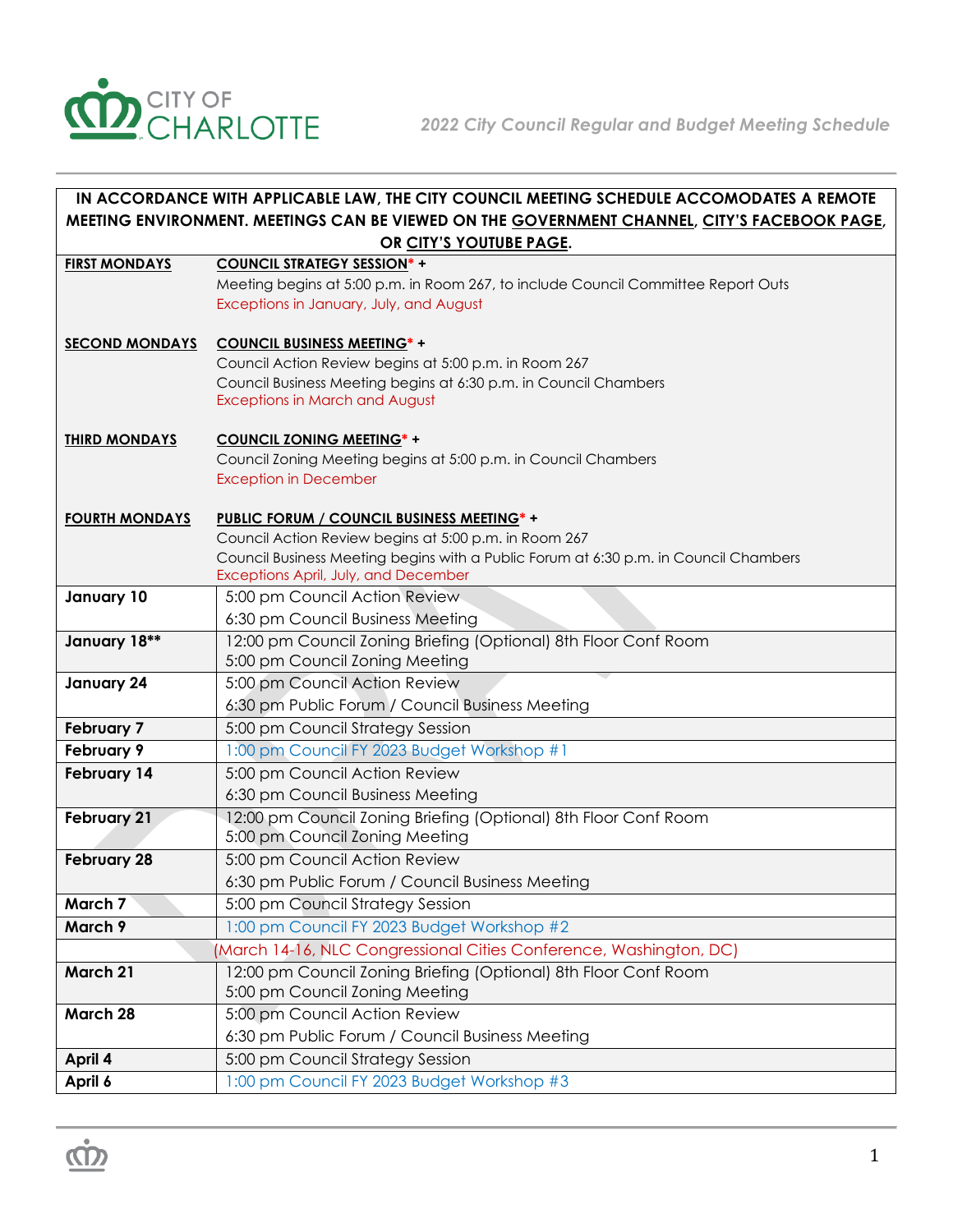

| April 11                                                                 | 5:00 pm Council Action Review                                                                     |  |
|--------------------------------------------------------------------------|---------------------------------------------------------------------------------------------------|--|
|                                                                          | 6:30 pm Public Forum / Council Business Meeting                                                   |  |
| April 18                                                                 | 12:00 pm Council Zoning Briefing (Optional) 8th Floor Conf Room                                   |  |
|                                                                          | 5:00 pm Council Zoning Meeting                                                                    |  |
| (April 19-21, NC League of Municipalities, Wilmington)                   |                                                                                                   |  |
| May 2                                                                    | 5:00 pm City Manager's FY 2023 Proposed Budget Presentation                                       |  |
| May 9                                                                    | 5:00 pm Council Action Review                                                                     |  |
|                                                                          | 6:30 pm Council Business Meeting / FY 2023 Budget Public Hearing                                  |  |
| May 11 +                                                                 | 1:00 pm Council FY 2023 Budget Adjustments Meeting                                                |  |
| May 16                                                                   | 12:00 pm Council Zoning Briefing (Optional) 8th Floor Conf Room                                   |  |
|                                                                          | 5:00 pm Council Zoning Meeting                                                                    |  |
| May 18 +                                                                 | 1:00 pm Council FY 2023 Budget Straw Votes Meeting                                                |  |
| <b>May 23</b>                                                            | 5:00 pm Council Action Review                                                                     |  |
|                                                                          | 6:30 pm Public Forum / Business Meeting / FY 2023 Budget Adoption                                 |  |
|                                                                          | (June 3-6, US Conference of Mayors Annual Meeting, Reno, NV)                                      |  |
| June 6                                                                   | 5:00 pm Council Strategy Session                                                                  |  |
| June 13                                                                  | 5:00 pm Council Action Review                                                                     |  |
|                                                                          | 6:30 pm Council Business Meeting                                                                  |  |
| June 20                                                                  | 12:00 pm Council Zoning Briefing (Optional) 8th Floor Conf Room<br>5:00 pm Council Zoning Meeting |  |
| June 27                                                                  | 5:00 pm Council Action Review                                                                     |  |
|                                                                          | 6:30 pm Public Forum / Council Business Meeting                                                   |  |
|                                                                          | Summer Schedule                                                                                   |  |
| July 11                                                                  | 5:00 pm Council Action Review                                                                     |  |
|                                                                          | 6:30 pm Public Forum / Council Business Meeting                                                   |  |
| July 18                                                                  | 12:00 pm Council Zoning Briefing (Optional) 8th Floor Conf Room                                   |  |
|                                                                          | 5:00 pm Council Zoning Meeting                                                                    |  |
| August 15                                                                | 12:00 pm Council Zoning Briefing (Optional) 8th Floor Conf Room                                   |  |
|                                                                          | 5:00 pm Council Zoning Meeting                                                                    |  |
| August 22                                                                | 5:00 pm Council Action Review                                                                     |  |
|                                                                          | 6:30 pm Public Forum / Council Business Meeting                                                   |  |
|                                                                          |                                                                                                   |  |
| September 6**                                                            | 5:00 pm Council Strategy Session                                                                  |  |
| September 12                                                             | 5:00 pm Council Action Review                                                                     |  |
|                                                                          | 6:30 pm Council Business Meeting                                                                  |  |
| (September 18-21 ICMA Annual Conference, Columbus/Franklin County, Ohio) |                                                                                                   |  |
| September 19                                                             | 12:00 pm Council Zoning Briefing (Optional) 8th Floor Conf Room                                   |  |
|                                                                          | 5:00 pm Council Zoning Meeting                                                                    |  |
| September 26                                                             | 5:00 pm Council Action Review                                                                     |  |
|                                                                          | 6:30 pm Public Forum / Council Business Meeting                                                   |  |
| October 3                                                                | 5:00 pm Council Strategy Session                                                                  |  |